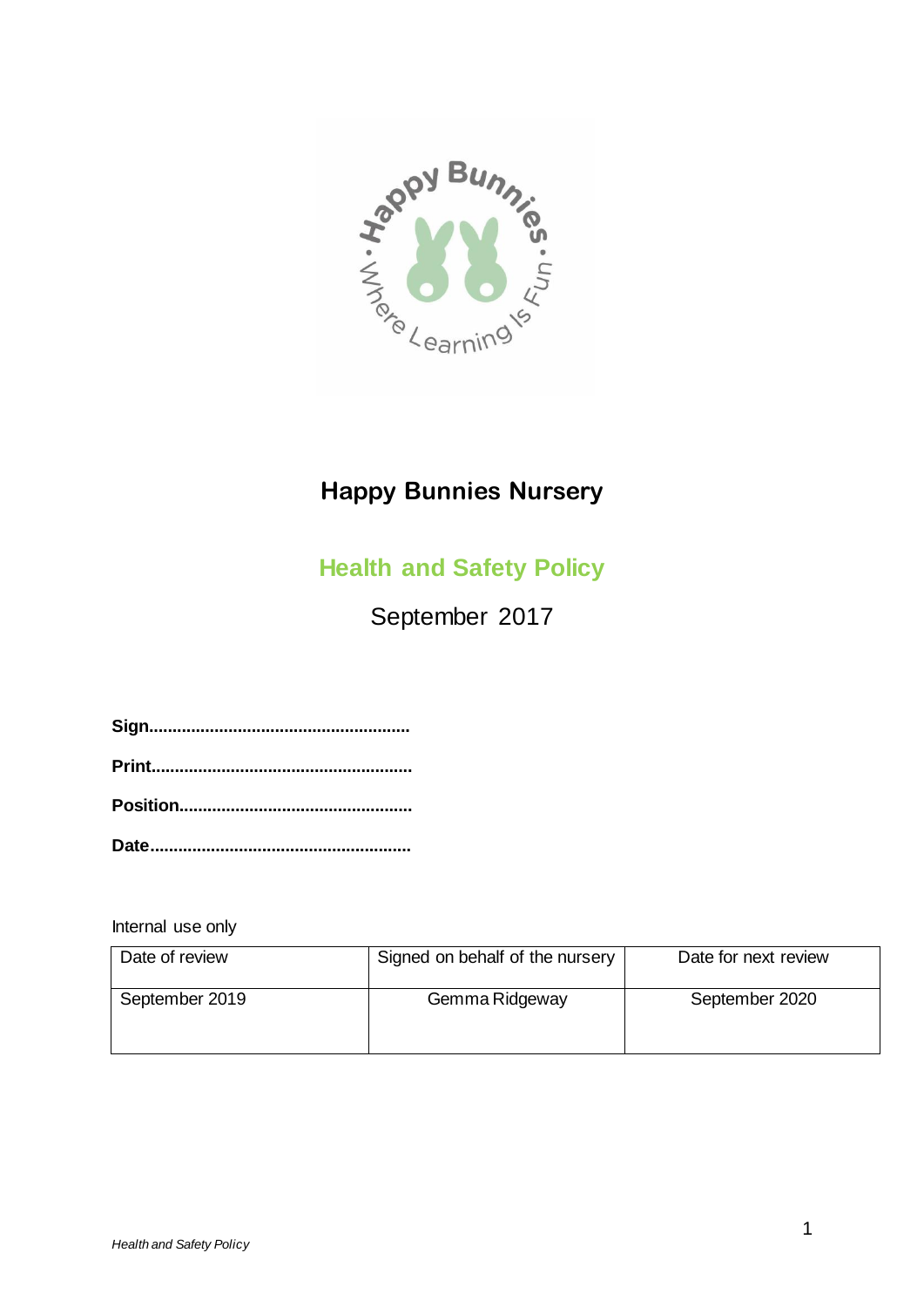# **Health and Safety Policy**

Our policy is to provide and maintain safe and healthy working conditions, equipment and systems of work for all our employees and a safe early learning environment in which children are cared for and learn. We provide information, training and supervision to meet this purpose and we wish to develop and promote a strong health and safety culture within the nursery for the benefit of all staff, children and parents. We also accept our responsibility for the health and safety of other people who may be affected by our activities.

The allocation of duties for safety matters and the particular arrangements which we will make to implement the policy are set out within this policy and sufficient resources will be made available to honour our commitment.

# **Legal framework**

We follow all relevant legislation and associated guidance relating to health and safety within the nursery including:

- The requirements of the Statutory Framework for the Early Years Foundation Stage (EYFS) 2017
- The regulations of the Health & Safety at Work Act 1974 and any other relevant legislation such as Control Of Substances Hazardous to Health Regulation (COSHH)
- Any guidance provided by Public Health England, the local health protection unit, the local authority environmental health department, fire authority or the Health and Safety Executive.

# **Aims and objectives**

The aim of this policy statement is to ensure that all reasonably practical steps are taken to ensure the health, safety and welfare of all persons using the premises.

To achieve this we will actively work towards the following objectives:

- Establish and maintain a safe and healthy environment throughout the nursery including outdoor spaces
- Establish and maintain safe working procedures amongst staff and children
- Make arrangements for ensuring safety and the absence of risks to health in connection with the use, handling, storage and transport of hazardous articles and substances
- Ensure the provision of sufficient information, instruction and supervision to enable all people working in or using the nursery, to avoid hazards and contribute positively to their own health and safety and to ensure that staff have access to regular health and safety training
- Maintain a healthy and safe nursery and safe entry and exit routes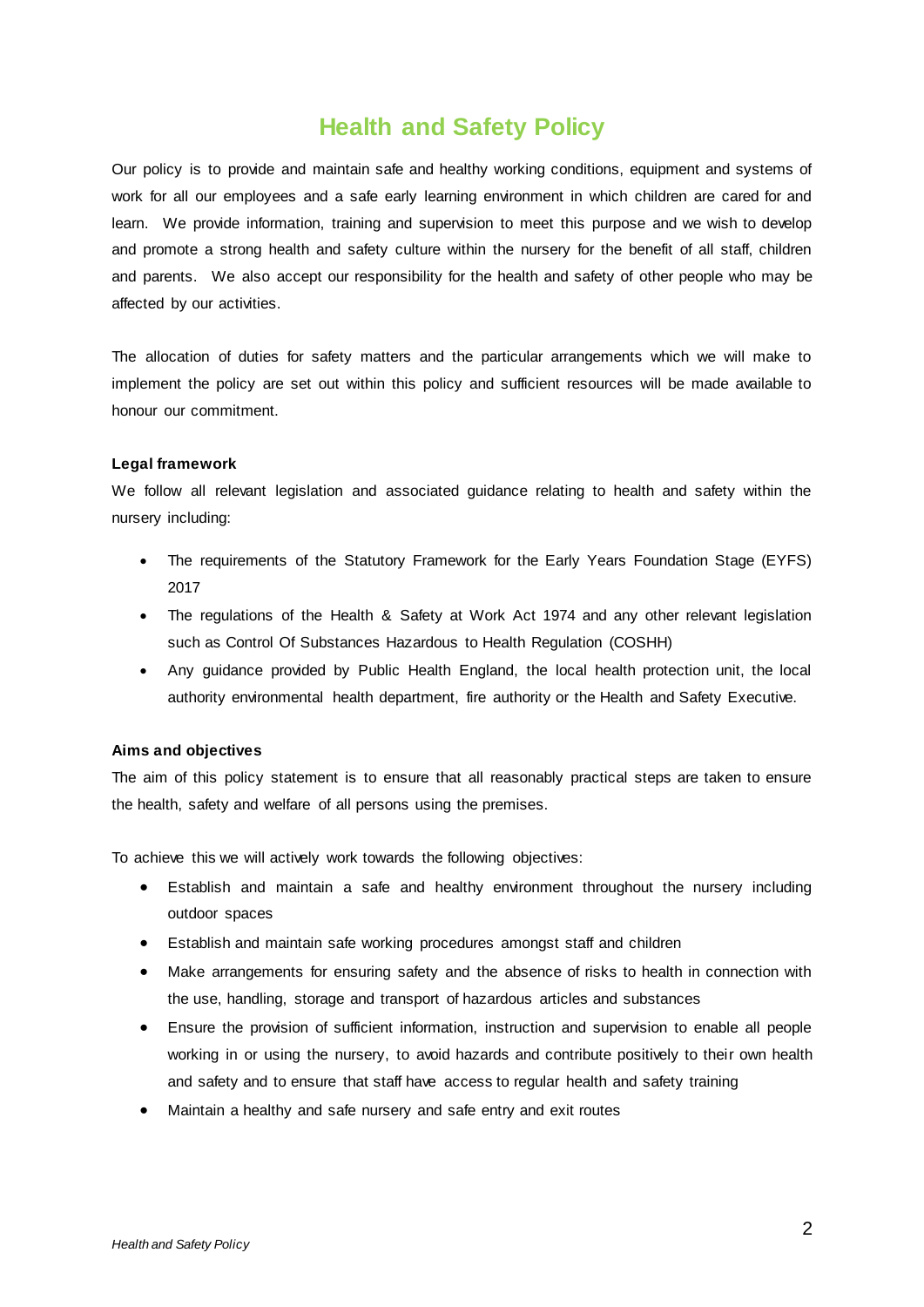- Formulate effective procedures for use in case of fire and other emergencies and for evacuating the nursery premises. Practice this procedure on a regular basis to enable the safe and speedy evacuation of the nursery
- Follow the regulations of the Health & Safety at Work Act 1974 and any other relevant legislation
- Maintain a safe working environment for pregnant workers or for workers who have recently given birth including undertaking appropriate risk assessments
- Maintain a safe environment for those with disabilities and ensure all areas of the nursery are accessible (wherever practicable)
- Provide a safe environment for students or trainees to learn in
- Encourage all staff, visitors and parents to report any unsafe working practices or areas to ensure immediate responses by the management.

We believe the risks in the nursery environment to be low and we will maintain the maximum protection for children, staff and parents. The nursery will:

- Ensure all entrances and exits from the building, including fire exits are clearly identifiable and remain clear at all times
- Regularly check the premises room by room for structural defects, worn fixtures and fittings or electrical equipment and take the necessary remedial action
- Ensure that all staff, visitors, parents and children are aware of the fire procedures and regular fire drills are carried out
- Ensure that all members of staff are aware of the procedure to follow in case of accidents for staff, visitors and especially children
- Ensure that all members of staff take all reasonable action to control the spread of infectious diseases and wear protective gloves and clothing where appropriate
- Prohibit smoking on the nursery premises
- Prohibit any contractor from working on the premises without prior discussion with the officer in charge
- Prohibit running inside the premises unless in designated areas
- Risk assess all electrical sockets and take appropriate measures to reduce risks where necessary and ensure no trailing wires are left around the nursery
- Ensure all cleaning materials are placed out of the reach of children and kept in their original containers
- Wear protective clothing when cooking or serving food
- Prohibit certain foods that are linked to current allergies e.g. peanuts
- Ensure risk assessments are undertaken on the storage and preparation of food produce within the nursery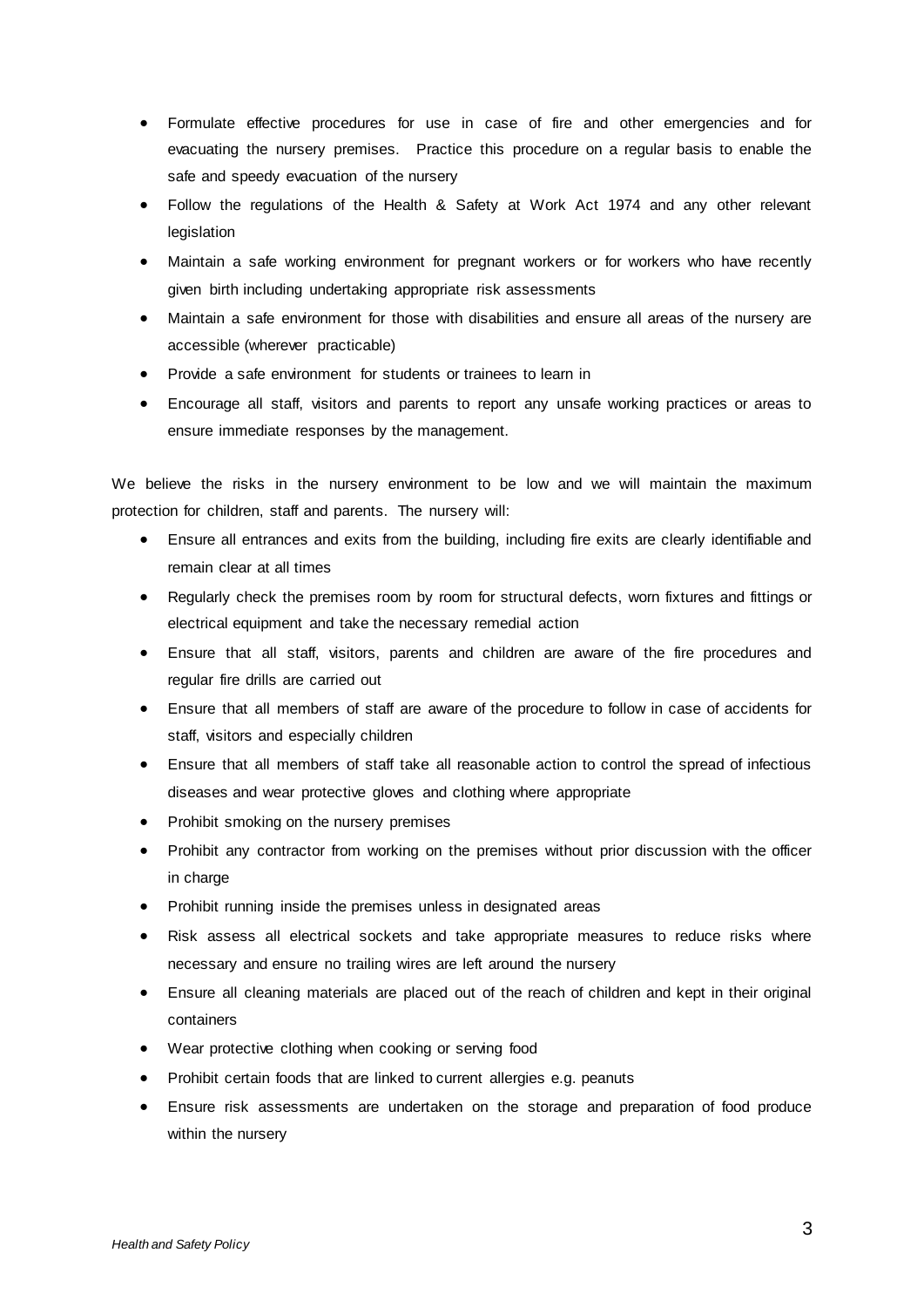- Familiarise all staff and visitors with the position of the first aid boxes and ensure all know who the appointed first aiders are
- Ensure children are supervised at all times
- Ensure no student is left unsupervised at any time.

#### **Responsibilities**

Responsibility for Health and Safety in the nursery is that of Gemma Linton, Nursery Manager.

The Nursery manager has day to day responsibility for this policy being carried out at Happy Bunnies Nursery.

The employer (Jeanette and Shaun Moss) have overall and final responsibility for this policy being carried out at:

Happy Bunnies Children's Day Nursery, 144 Duke Street, St Helens, WA10 2JL

All employees have the responsibility to co-operate with senior staff and the manager to achieve a healthy and safe nursery and to take reasonable care of themselves and others. Neglect of health and safety regulations/duties will be regarded as a disciplinary matter.

Whenever a member of staff notices a health or safety problem, which they are not able to rectify, they must immediately report it to the appropriate person named above. Parents and visitors are requested to report any concerns they may have to the Nursery Owners or Nursery Manager.

Daily contact, staff meetings and health and safety meetings provide consultation between management and employees, this will include health and safety matters.

#### **Health and safety training**

Person responsible for monitoring staff training is Gemma Linton (Nursery Manager)

Health and safety is covered in all induction training for new staff.

At least one member of staff on duty MUST hold a full paediatric First Aid certificate. An up to date list of all staff and the qualification status is available on all the parents notice boards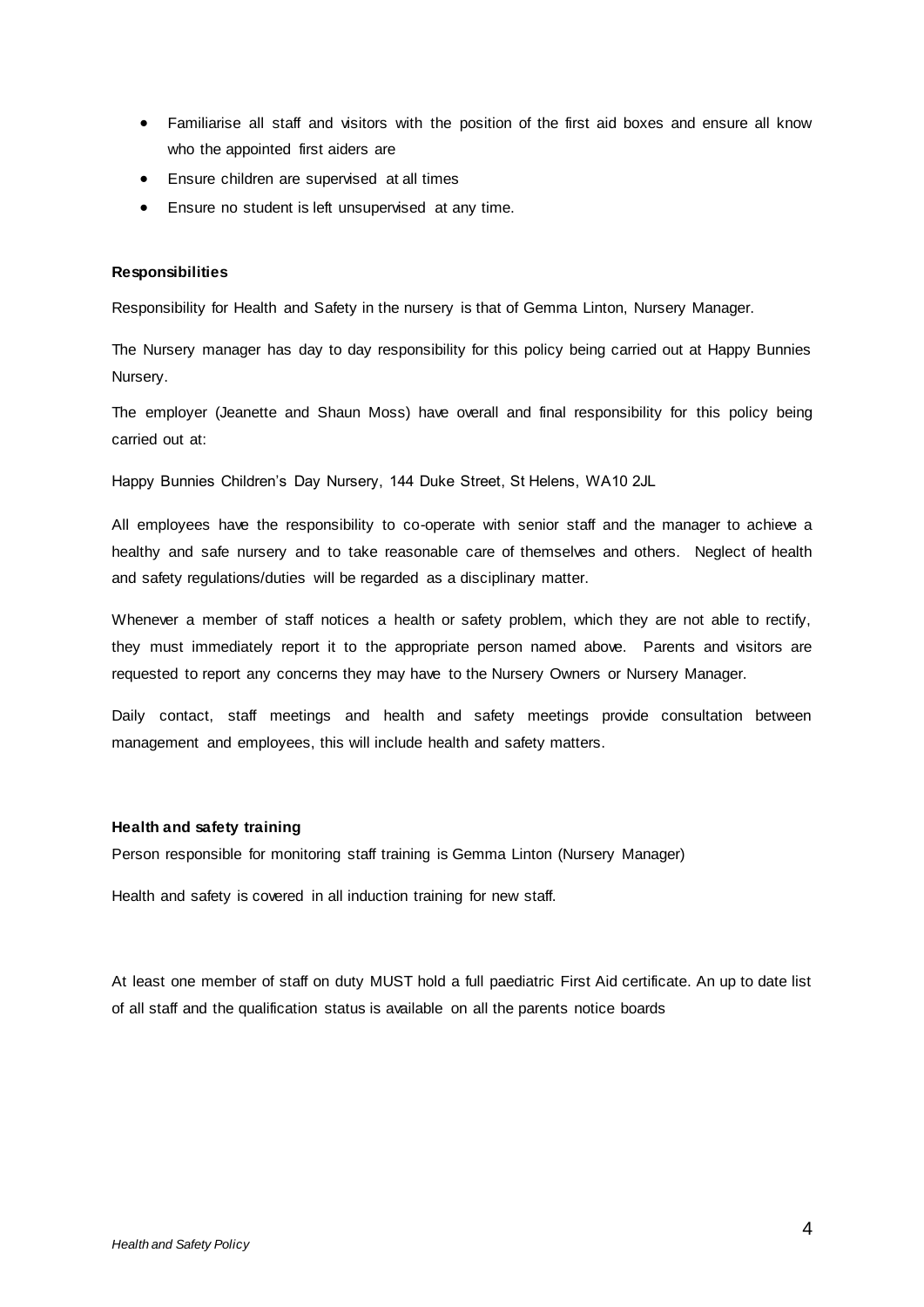#### **Health and safety arrangements**

- All staff are responsible for general health and safety in the nursery
- Risk assessments will be conducted on all areas of the nursery, including rooms, activities, outdoor areas, resources and cleaning equipment
- All outings away from the nursery (however short) will include a prior risk assessment more details are included in our outings policy
- All equipment and areas will be checked thoroughly by staff before children access the area. These checks will be recorded in each room and initialled by the staff responsible. All unsafe areas will be rectified by this member of staff to ensure the safety of children, if this cannot be achieved the manager will be notified immediately
- We provide appropriate facilities for all children, staff, parents and visitors to receive a warm welcome and basic care needs, e.g. easy to access toilet area and fresh drinking water
- The nursery will adhere to Control of Substances Hazardous to Health Regulation (COSHH) to ensure all children, staff, parents and visitors are safe around any chemicals we may use on the premises
- All staff and students will receive appropriate training in all areas of health and safety which will include risk assessments, manual handling and fire safety
- We have a clear accident and first aid policy to follow in the case of any person in the nursery suffering injury from an accident or incident
- We have a clear fire safety policy and procedure which supports the prevention of fire and the safe evacuation of all persons in the nursery. This is to be shared with all staff, students, parents and visitors to the nursery
- All health and safety matters are reviewed informally on an ongoing basis and formally annually or when something changes. Staff and parents will receive these updates as with all policy changes as and when they happen
- Staff and parents are able to contribute to any policy.

# **Health and safety in the office**

Some nursery staff will be required as part of their role to undertake office duties, which may involve sitting at a computer. At Happy bunnies nursery we take the welfare of our employees seriously and have put safeguards in place to help protect the health and safety of all employees. If an employee requires additional support, please let the manager know as soon as possible.

Staff using computers can help to prevent health problems in the office by:

- Sitting comfortably at the correct height with forearms parallel to the surface of the desktop and eyes level with the top of the screen
- Maintaining a good posture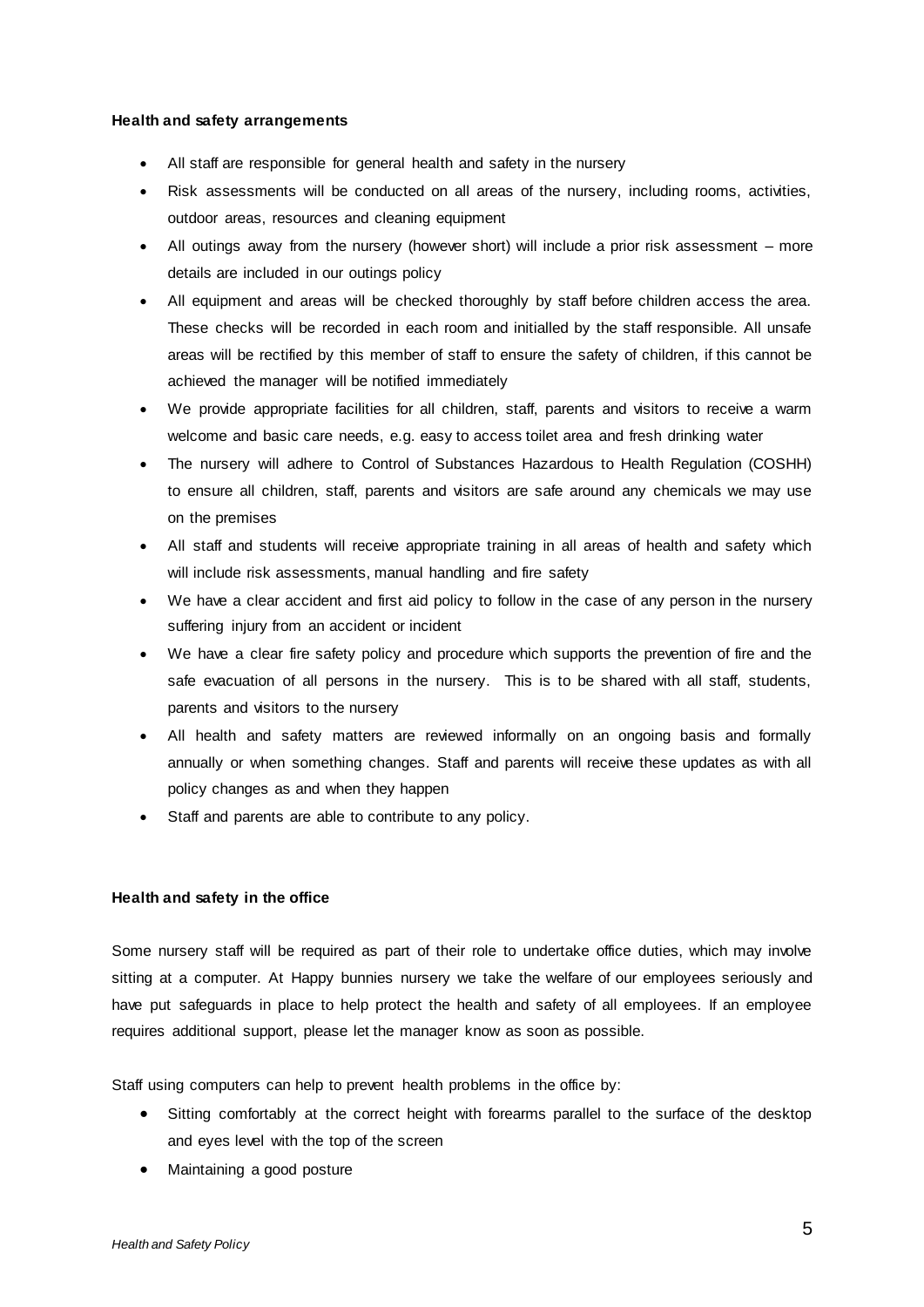- Avoiding repetitive and awkward movements by using a copyholder and keeping frequently used items within easy reach
- Changing position regularly
- Using a good keyboard and mouse technique with wrists straight and not using excessive force
- Making sure there are no reflections or glare on screens by carefully positioning them in relation to sources of light
- Adjusting the screen controls to prevent eyestrain
- Keeping the screen clean
- Reporting to their manager any problems associated with use of the equipment
- Planning work so that there are breaks away from the workstation.

# **Seating and posture for typical office tasks:**

- Good lumbar support from the office seating
- Seat height and back adjustability
- No excess pressure on underside of thighs and backs of knees
- Foot support provided if needed
- Space for postural change, no obstacles should be under the desk
- Forearms approximately horizontal
- Minimal extensions, flexing or straining of wrists
- Screen height and angle should allow for comfortable head position
- Space in front of keyboard to support hand/wrists during pauses in typing.

# **Safety checks**

Safety checks must be carried out on a daily basis on the premises, indoors and outdoors, and all equipment and resources before the children access any of the areas and recorded to show any issues and solutions.

All staff should be constantly aware of the nursery environment and monitor safety at all times.

# **Risk assessments**

• The nursery carries out written risk assessments at least annually. These are regularly reviewed and cover potential risks to children, staff and visitors at the nursery. When circumstances change in the nursery, e.g. a significant piece of equipment is introduced; we review our current risk assessment or conduct a new risk assessment dependent on the nature of this change.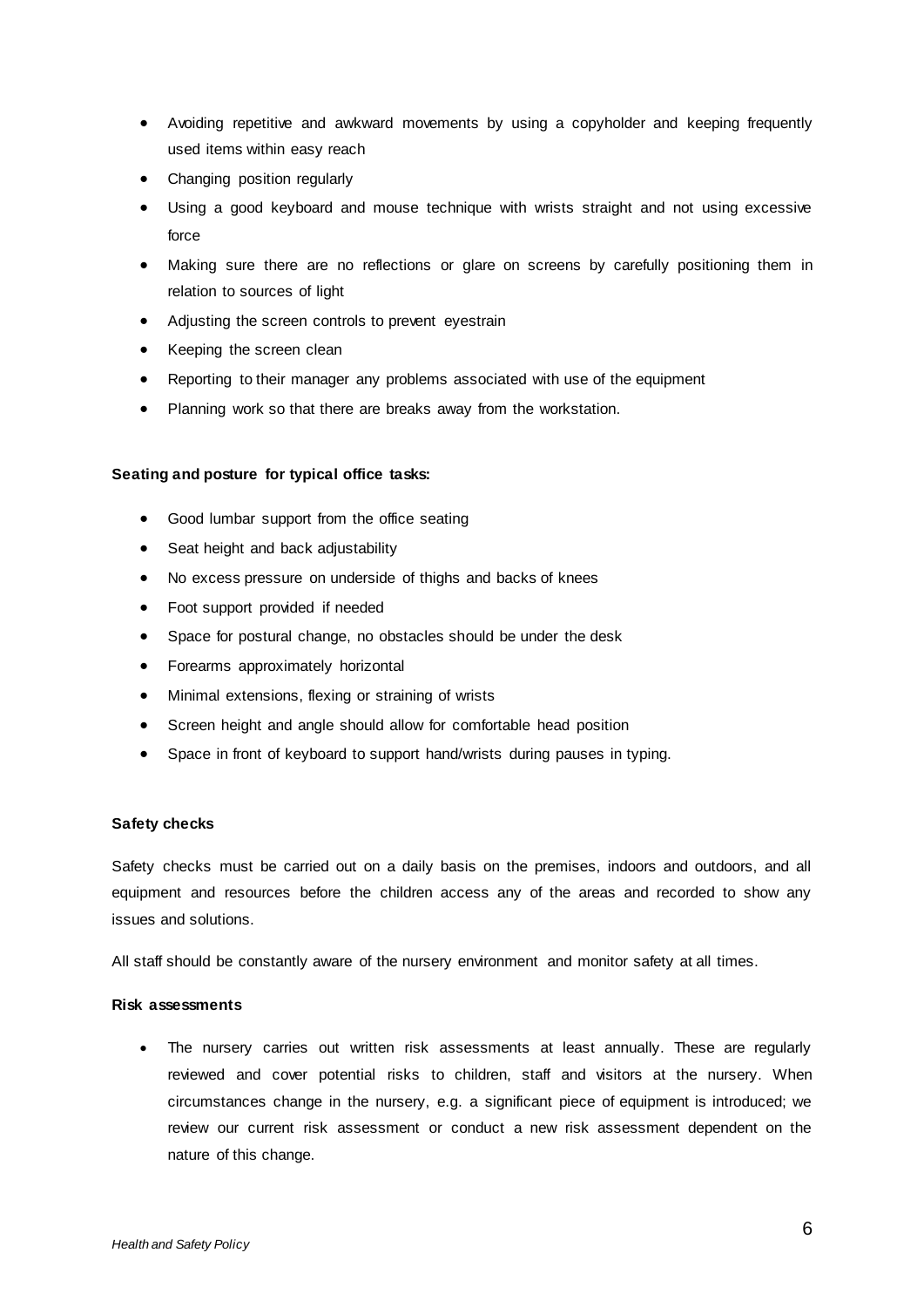- All staff are trained in the risk assessment process to ensure understanding and compliance.
- All outings away from the nursery are individually risk assessed. For more details refer to the visits and outings policy.
- Risk assessments document the hazard, who could be harmed, existing controls, the seriousness of the risk/injury, any further action needed to control the risk, who is responsible for what action, when/how often will the action be undertaken, and how will this be monitored and checked and by whom?

# **Electrical equipment**

- All electrical cables are kept out of the reach of children wherever possible and shielded by furniture where they need to be at floor level
- Electrical sockets are all risk assessed and appropriate safety measures are in place to ensure the safety of the children.

#### **Dangerous substances**

All dangerous substances including chemicals MUST be kept in locked areas out of children's reach. All substances must be kept in their original containers with their original labels attached. Safety Data Sheets (Control of Substances Hazardous to Health (COSHH)) and risk assessments must be kept for all substances and the appropriate personal protection taken e.g. gloves, apron and goggles.

#### **Hot drinks and food**

Hot drinks should only be consumed in the staff room. No canned drinks, sweets or crisps are to be kept or consumed in the nursery rooms.

#### **Transport and outings**

The arrangements for transporting and the supervision of children when away from the nursery needs to be carefully planned. The nursery has a comprehensive documented policy relating to outings, which incorporates all aspects of health and safety procedures.

#### **Room temperatures**

- Staff should be aware of room temperatures in the nursery.There is a thermometer in each room to ensure this is monitored
- Staff must always be aware of the dangers of babies and young children being too warm or too cold
- Temperatures should not fall below 18°C in the baby rooms and 16°C in all other areas
- Where fans are being used to cool rooms, great care must be taken with regard to their positioning.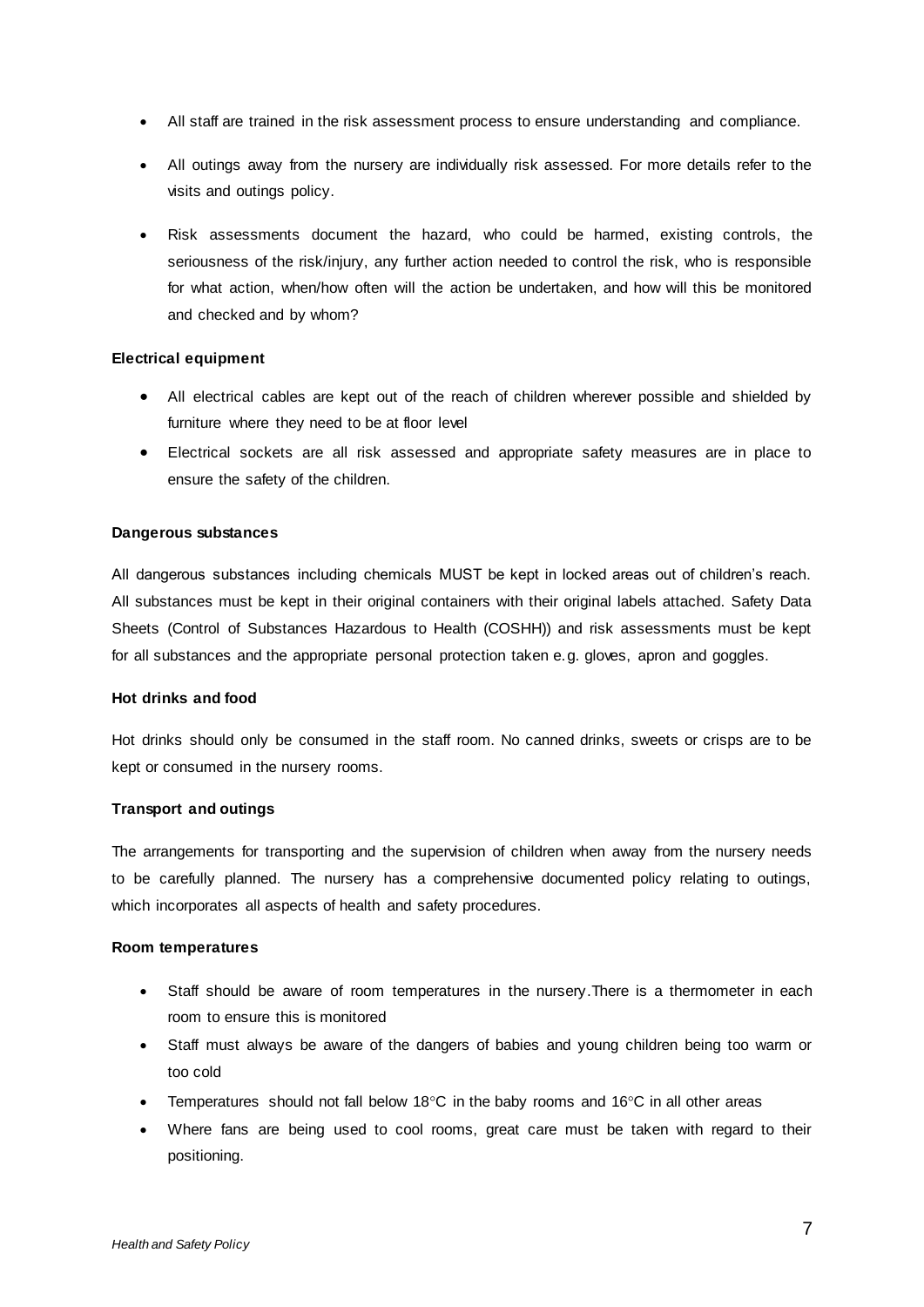# **Water supplies**

A fresh drinking supply is available and accessible to all children, staff and visitors

#### **Fire Safety**

The designated Fire Marshall has overall responsibility for the fire drill and evacuation procedures. The nursery-designated Fire marshal is Gemma Linton. These are carried out and recorded for each group of children every term and when a large change occurs, e.g. a large intake of children or a new member of staff joins the nursery. These drills will occur at different times of the day and on different days to ensure evacuations are possible under different circumstances and all children and staff participate in the rehearsals.

#### **Registration**

An accurate record of all staff and children present in the building must be kept at all times and children/staff must be marked in and out on arrival and departure. An accurate record of visitors must be kept in the visitor's book. These records must be taken out along with the register and emergency contacts list in the event of a fire.

#### **Fire drill procedure**

On discovering a fire:

- Calmly raise the alarm
- Immediately evacuate the building under guidance from the Fire Marshall and/or senior person on rota
- Using the nearest accessible exit lead the children out, assemble at the fire assembly point
- Close all doors behind you wherever possible
- To aid in safely evacuating babies there is an evacuation cot in the baby room
- **Do not** stop to collect personal belongings on evacuating the building
- **•** Do not attempt to go back in and fight the fire
- **Do not** attempt to go back in if any children or adults are not accounted for.

If you are unable to evacuate safely:

- Stay where you are safe
- Keep the children calm and together
- Wherever possible alert the senior person on duty of your location and identity of the children and other adults with you.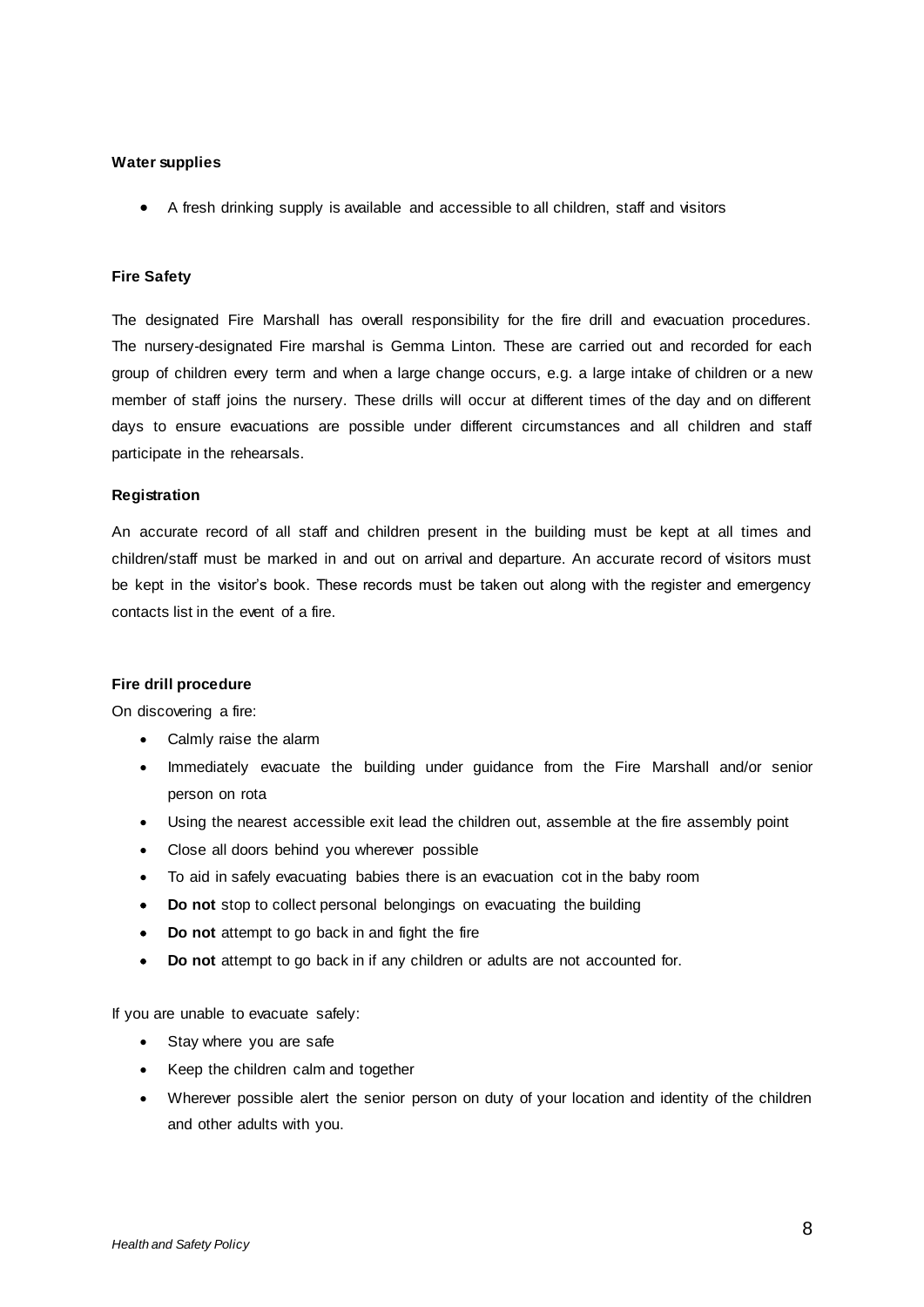The senior person on duty is to:

- Staff and children's register, mobile phone, keys, visitor book and fire bag (containing emergency contacts list, nappies, wipes and blankets)
- Telephone emergency services: dial 999 and ask for the fire service
- In the fire assembly point area check the children against the register
- Account for all adults staff and visitors
- Advise the fire services of anyone missing and possible locations and respond to any other questions they may have.

#### **Remember**

- **Do not** stop to collect personal belongings on evacuating the building
- **•** Do not attempt to go back in and fight the fire
- **Do not** attempt to go back in if any children or adults are not accounted for.

#### **Healthy Workplace**

**Dress code:** Staff must follow our dress/uniform code at all times. The dress/uniform code is detailed in the staff handbook

**Staff Breaks:** It is the responsibility of the Nursery Manager or Deputy Manager in her absence to ensure that all staff working five hours or more take a break of 10 minutes, 30 minutes or 60 minutes dependant on hours worked and ensuring that ratios are maintained. Staff under 18 require a break of 30 minutes in circumstances where they work 4.5 hours a day. All breaks should be taken away from an employee's normal work area (where this is applicable).

**Personal hygiene:** Staff must follow the personal hygiene code at all times, and encourage children to adopt the same good personal hygiene code themselves.

All hands must be washed before handling food, after using the toilet or toileting children, after playing outside, wiping noses and after contact with animals.

After noses have been wiped the tissue must be disposed of hygienically and hands should be washed.

**Cleaning**: The nursery is committed to providing a safe, happy and healthy environment for children to play, grow and learn. Cleanliness is a vital step to ensure this. The nursery will be cleaned every evening and regular checks will be made and documented in the bathrooms - these will be cleaned at least daily (more if necessary). The nappy changing facility will be cleaned after every use, and potties will be cleaned out after each use. Any mess caused throughout the day will be cleaned up as necessary to ensure that a hygienic environment is provided for the children in our care.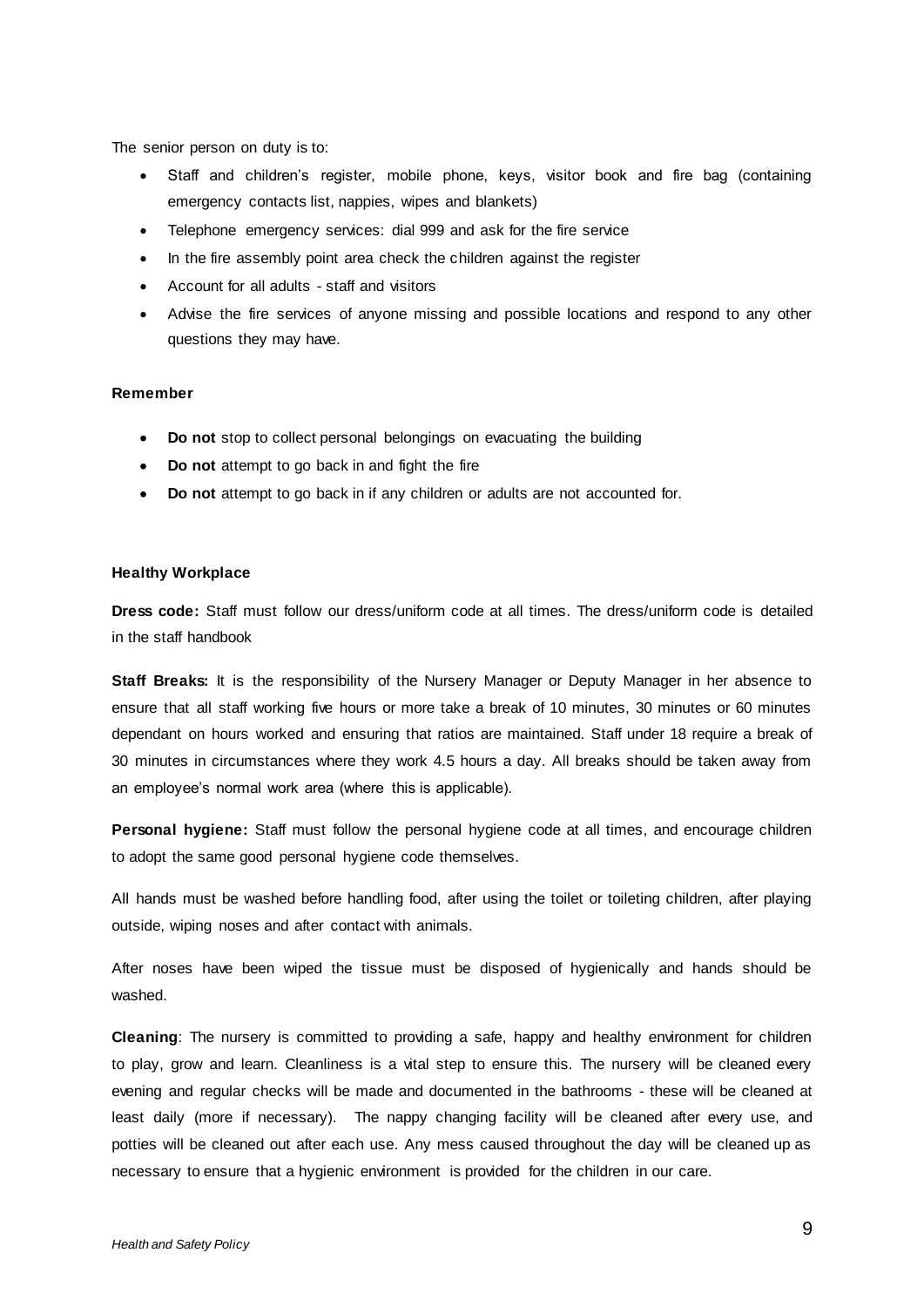**Kitchen:** Staff need to be aware of the basic food hygiene standards through appropriate training and this will be reviewed every three years.

- Fridges to be cleaned out weekly (more if necessary)
- Microwave to be cleaned after each use and food covers used as necessary
- Oven to be cleaned out regularly and recorded
- Freezers to be defrosted and cleaned out every three months and recorded
- All cupboards to be cleaned out monthly
- Fridge and freezer temperatures must be recorded first thing in the morning by the senior person on shift
- All food to be covered at all times in and out of the fridge and dated to show when each product was opened
- Care must be taken to ensure that food is correctly stored in fridges
- When re-heating food it should over 75°C, checked with the probe thermometer and recorded, then cooled down before serving. Food prepared on the premises must be checked with the probe thermometer before serving
- Food served but not used immediately should be appropriately covered and placed in the fridge/freezer within 60 minutes. If this is not followed, food should be discarded immediately
- All opened packets to be dated when opened and placed in an airtight container e.g. baby food, raisins, cereal etc.
- Blended food should be placed in suitable airtight containers, named and dated
- Surfaces to be cleaned with anti-bacterial spray
- Children must NOT enter the kitchen except for supervised cooking activities
- Doors/gates to the kitchen to be kept closed/locked at all times.

# **Baby room**

- Bottles of formula milk will only be made up as and when the child needs them. These should be cooled and checked to ensure appropriate temperature for the child to drink safely
- We will follow the Department of Health guidelines for bottle preparation
- Bottles and teats will be thoroughly cleaned with hot soapy water and sterilised after use (they will not be washed in the dishwasher)
- Bottles will be disposed of after one hour
- A designated area is available for mothers who wish to breastfeed their babies or who wish to express milk
- Labelled mother's breast milk will be stored in the fridge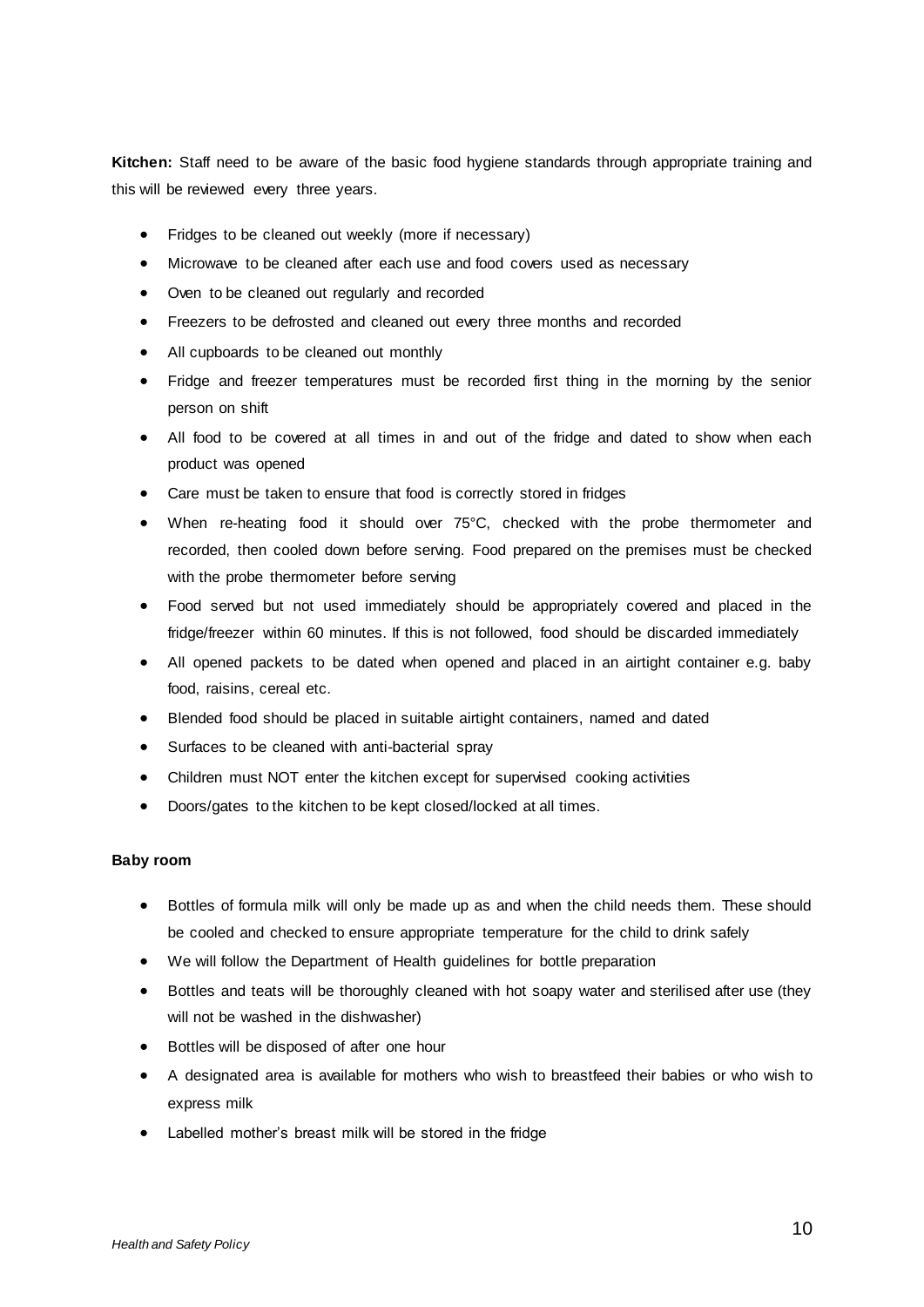- If dummies are used they will be cleaned and sterilised. This also applies to dummies which have been dropped
- All dummies will be stored in separate labelled containers to ensure no cross-contamination occurs
- Sterilisers will be washed out daily.

# **Nursery**

- Staff must be aware of general hygiene in the nursery and ensure that high standards are kept at all times
- Regular toy washing rotas must be established in all rooms and recorded. Toys should be washed with sanitising fluid
- Floors should be cleaned during the day when necessary
- Staff are requested to use the appropriate coloured or labelled mop for the task or area and mop heads should be washed in a separate wash at least weekly
- Face cloths should be washed on a hot wash after every use and not shared between children
- High chairs must be cleaned thoroughly after each use. Straps and reins must be washed weekly or as required
- Children's bedding will be washed after each use.
- All surfaces should be kept clean and clutter free
- Children must always be reminded to wash their hands after using the bathroom and before meals. Staff should always encourage good hygiene standards, for example, not eating food that has fallen on the floor
- Children should learn about good hygiene routines and why they need to wash their hands, wipe their noses and cover their mouths when coughing.

# **Staff rooms**

- It is the responsibility of each member of staff to ensure that their staff room is kept clean and tidy
- Fridges must be cleaned out weekly
- Microwave to be cleaned after each use
- Surfaces to be wiped down daily
- All implements used for lunch or break to be washed and tidied away.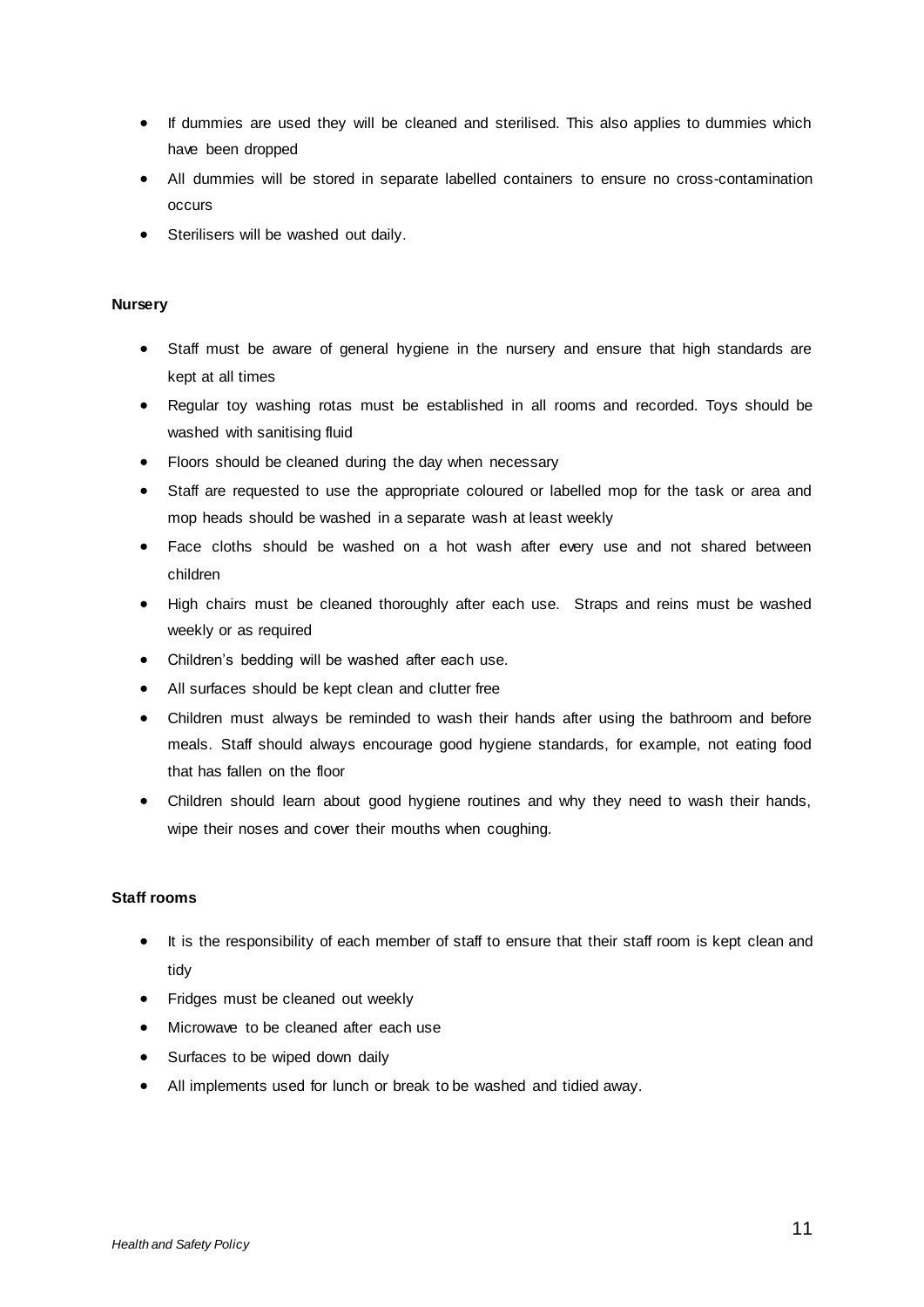# **Equipment and resources**

We believe that high-quality care and early learning is promoted by providing children with safe, clean, attractive, age and stage appropriate resources, toys and equipment.

To ensure this occurs within the nursery we will:

- Provide play equipment and resources which are safe, and where applicable, conform to the BS EN safety standards or Toys (Safety) Regulation (1995)
- Provide sufficient quantity of equipment and resources for the number of children registered in the nursery
- Provide resources to meet children's individual needs and interests
- Provide resources which promote all areas of children's learning and development
- Select books, equipment and resources which promote positive images of people of all races, cultures, ages, gender and abilities, are non-discriminatory and stereotyping
- Provide play equipment and resources which promote continuity and progression, provide sufficient challenges and meet the needs and interests of all children
- Store and display resources and equipment where all children can independently choose and select them
- Check all resources and equipment regularly at the beginning of each session and when they are put away at the end of each session. We repair and clean or replace any unsafe, worn out, dirty or damaged equipment whenever required
- Keep an inventory of resources and equipment. This records the date on which each item was purchased and the price paid for it
- Evaluate the effectiveness of the resources including the children's opinions and interests
- Encourage children to respect the equipment and resources and tidy these away when play has finished.

#### **No smoking policy**

Children's health and well-being is of the upmost importance for the nursery. Smoking has proved to be a health risk and therefore in accordance with legislation, the nursery operates a strict no smoking policy within its buildings and grounds. It is illegal to smoke in enclosed places.

You are respectfully required to abstain from smoking whilst on the premises. This rule applies to staff, students, parents, carers, visitors, contractors etc.

Staff accompanying children outside the nursery are not permitted to smoke. We also request that parents accompanying nursery children on outings refrain from smoking whilst caring for the children.

Staff must not smoke whilst wearing nursery uniform as it is essential that staff are positive role models to children and promote a healthy lifestyle.